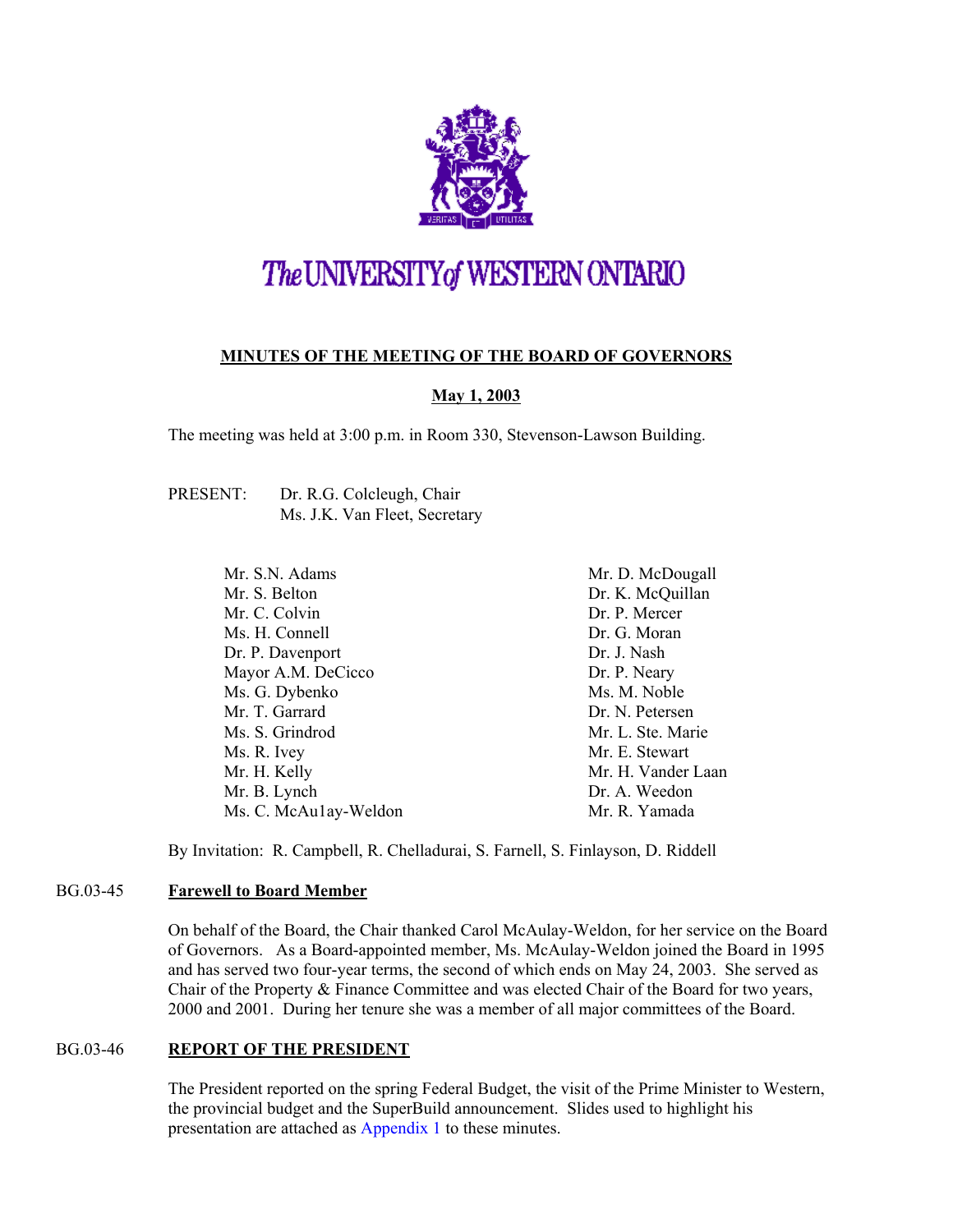### BG.03-47 **UNANIMOUS CONSENT AGENDA** [Appendix I]

It was moved by B. Lynch, seconded by M. Noble,

That the items listed in the Unanimous Consent Motion, detailed in Appendix I, be approved and/or received for information by the Board of Governors by unanimous consent.

CARRIED

#### **REPORT OF THE PROPERTY & FINANCE COMMITTEE** [Appendix II]

#### BG.03-48 **Operating and Capital Budgets, Tuition and Fees**

It was moved by G. Dybenko, seconded by M. Noble,

That the Board of Governors approve:

- (1) the 2003-04 University Operating Budget (including the four-year UPIF recommendations) and Capital Budget *(purple cover)*
- (2) Other Fee Schedules and Tuition Deposits (*yellow cover)*

Dr. Mercer provided a comprehensive overview of the 2003-04 University Operating Budget. Copies of overheads used during his presentation are attached as [Appendix 2. T](#page-10-0)he presentation included an outline of the budget process, the budget/planning context, the four-year budget outlook, and the 2003-04 Operating and Capital Budget, including revenues, expenditures and operating reserve.

- For 2003-04, total operating revenues are forecast at \$379,624,467; expenses at \$377,956,399
- The Capital Budget for 2003-04 continues to focus on the major facilities expansion projects currently underway: the Advanced Technology Centre, the North Campus Building, the South Valley Building, the Innovarium, the Weldon Library Expansion, Perth Hall and a major expansion of the power plant utilities infrastructure.
- The operating reserve is projected to be at \$7,000,000 in 2003-04; however, the reserve is expected to decline over the multi-year planning period due to planned annual deficits and is projected to be near the Board-mandated level of \$2.5 million at the end of the four-year planning period (i.e., in 2006-07).

Mr. Yamada suggested that it would be beneficial for the Board to receive output measures as a result of the special programs such as the University Priorities Investment Fund (UPIF) and the development of programs of recruitment and retention by each faculty, including a focus on equity and gender. Dr. Moran stated that Dr. Davenport's performance indicators generally address the issues that drive budget decisions but he welcomed the challenge to develop more specific elements that might relate to particulars in the budget plan, such as the recruitment of women.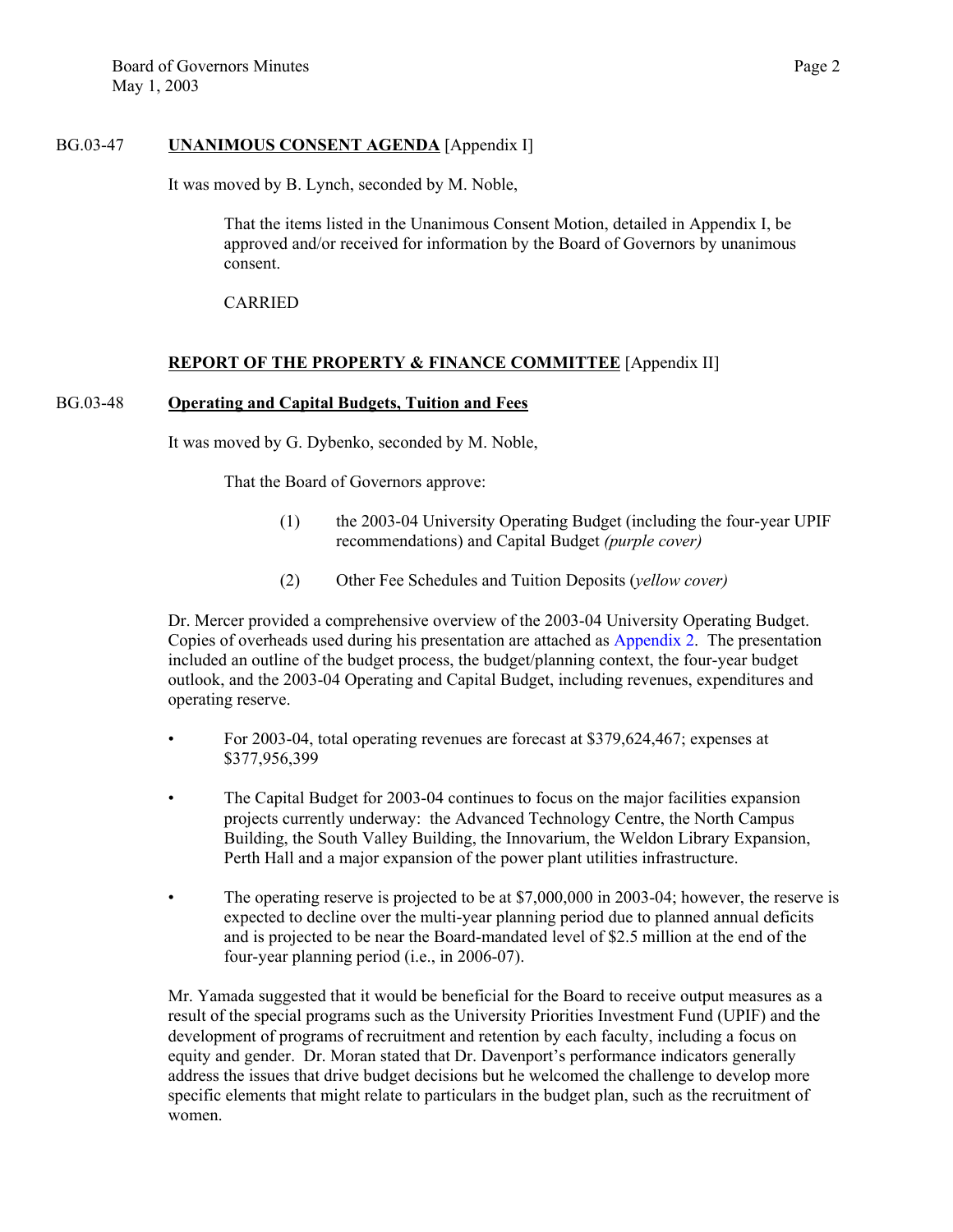Dr. Davenport stated that the performance indicators currently used focus on students, their entering grades, applications, time to completion of degrees, teaching evaluations, exit surveys, space indicator, and developing comparative numbers on research and input numbers involving research grants. Performance indicators regarding food services and purchasing continue to be developed. Dr. Davenport invited advice on how to narrow the number of indicators in order to make the information more useful and to show progress in key goals.

Mr. Belton referred to Table 18b, Concurrent Program Tuition Fee Proposals for 2003-04, in particular the fees for the HBA/LLB concurrent program. The joint program allows students to graduate with a law degree and business degree a year earlier than when the programs are taken sequentially. This saves the student time and money, but eliminates a year of courses they would be taking in both programs. In the first year, students are 100% in the HBA program and pay \$18,000. In the second year students are 100% in the Faculty of Law and pay the law tuition. It makes sense that this fee structure would continue so that students would pay a portion of HBA fees consistent with the HBA courses taken and a portion of Law fees, consistent with the law courses taken. As outlined in the document, in year 3 and 4 of the program students pay 80% of the HBA fee (\$18,000) and 20% of the Law fee (\$9,750). Mr. Belton viewed this as a stark contrast to the course load which is 65% law courses and 35% HBA courses. He asked that the Board reconsider the fee structure and to set fees based on the education provided and the courses taken. Under the proposed fee structure the concurrent students pay more for each law course taken on a per course basis than if they took the programs in succession. It is recognized that students save money, but Western is providing a service, an education. Students are not paying for their degrees but pay for the education received. He suggested that \$12,750 in each of the last two years represents a fairer price.

Dr. Moran advised that setting fees for concurrent programs is a complex process. The net fee charged (approximately 90%) to students in the concurrent programs should be modestly less than the tuition paid if the programs were taken sequentially. Students graduating from concurrent programs will receive two degrees in a shorter time frame, usually one year earlier than if they took the programs sequentially. In light of the chances of employment, fees are not an impediment to students' access to the concurrent programs.

It was moved by S. Belton, seconded by B. Lynch,

That lines 3 and 4 of the HBA/LLB Concurrent Program, detailed on page 58 be amended to read \$12,750 not \$16,350.

Mr. Vander Laan stated that approval of the recommendation would create a discrepancy with other concurrent programs and therefore it would be inappropriate to discuss such a change in fees at this time unless the change is applied to all concurrent programs.

Mr. Belton agreed that all concurrent program fees should be structured differently. The HBA/LLB concurrent program exposes a bigger discrepancy to tuition fees than the other programs because of its magnitude. If students pay fees that are representative of the education or service being provided, the current fee structure is erroneous and inhibits students from pursuing such a program.

Dr. Mercer stated that students in a concurrent program save one year's time of study. It is not just the difference in the cost of the program if one takes an extra year. The difficulty with the proposal is that it seems it is predicated on the notion that one purchases degrees or composite portions of degrees, whereas the Provost's rationale is that you pay for a certain education and what you get with a blended degree is an education with a certain value. There is no formulaic way of identifying the value.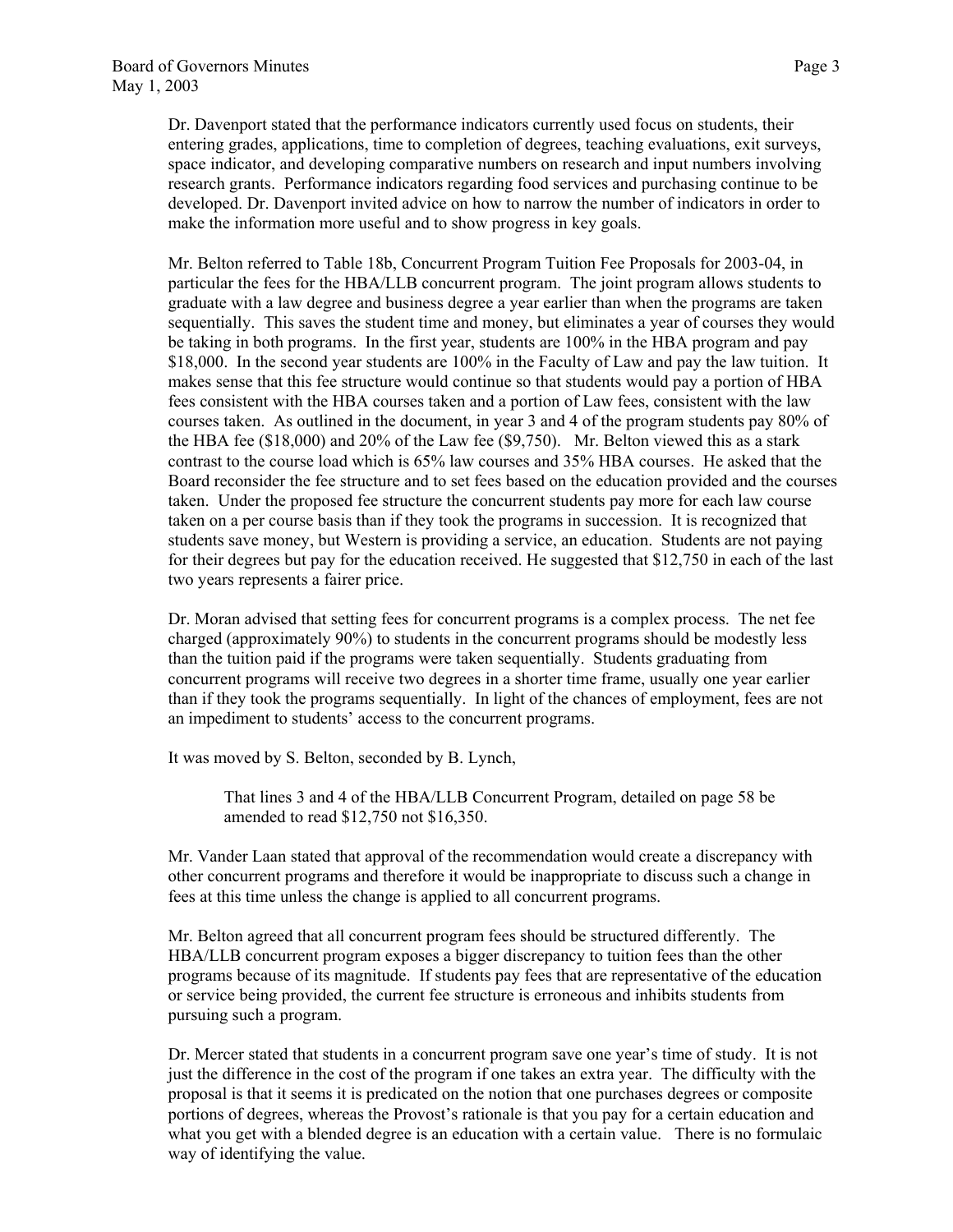Mayor DeCicco asked what it costs to offer the programs. Dr. Davenport stated that the Ivey School believes that the real cost of offering the HBA program is greater than what is received from tuition and government grants.

Dr. Moran added that the programs are expensive to operate. Fees are not set directly based on the cost of the program. Programs are not funded solely on the basis of tuition. Tuition fees are not set on a course by course basis, nor are programs funded directly on the basis of the tuition fees brought in: fees are set based on a number of factors, including cost and maintaining access to the program. If one looked at the cost to offer a program in the Don Wright Faculty of Music, the fees would be extremely high given that it is the most expensive undergraduate program to operate.

Ms. McAulay-Weldon stated if the fee for the concurrent HBA/LLB program is reduced by \$4,000 in the final two years, funds would have to be drawn from other areas.

Dr. Neary stated that it would be difficult to make an informed decision because all the information is not available and the forum is inappropriate. He asked what the cost would be to the University if Mr. Belton's principle were applied to all concurrent programs, because if the amendment is applied to one concurrent program it must be applied across the board.

Mayor DeCicco stated that the principle raised is one that reasonably could be reviewed for a future budget and she suggested that such be done for the next budget planning cycle. Dr. Moran agreed to make a presentation in the fall outlining the logic of setting fees for concurrent programs.

Mr. Belton withdrew his amendment, given that Dr. Moran agreed to present information about setting fees for concurrent programs in the fall.

It was moved by A.M. DeCicco, seconded by P. Neary,

That the administration give a presentation about the setting of fees for concurrent programs at a future meeting of the Board.

#### CARRIED

Mr. Belton stated that students are concerned about the continuing increases in tuition fees and asked that the Board consider more moderate fee increases, not 12-15% as seen in some cases. Raising tuition fees in deregulated programs affects accessibility and diversity in the classroom.

Ms. Ivey asked if the University is planning an initiative to coordinate the tremendous expense relative to information technology in new buildings. Mr. Riddell explained that the Department of Information Technology Services is involved in the coordination of the investment of information technology throughout the University community. The Information Technology (IT) staff work with designers to support expected IT activities within a building. The planning committee associated with a construction project involves input from members of faculty who will use the facility and representatives from the Department of Information Technology Services.

Ms. McAulay-Weldon asked what strategy is used to manage the deferred maintenance issue. Dr. Davenport stated that as new buildings are completed the focus turns to deferred maintenance and the renewal of current space. The top three projects, as seen on Table 26, page 84, involve renovations to the Biological and Geological Sciences Building, renovations to the Physics and Astronomy Building, and replacement of the Bio-Engineering Building.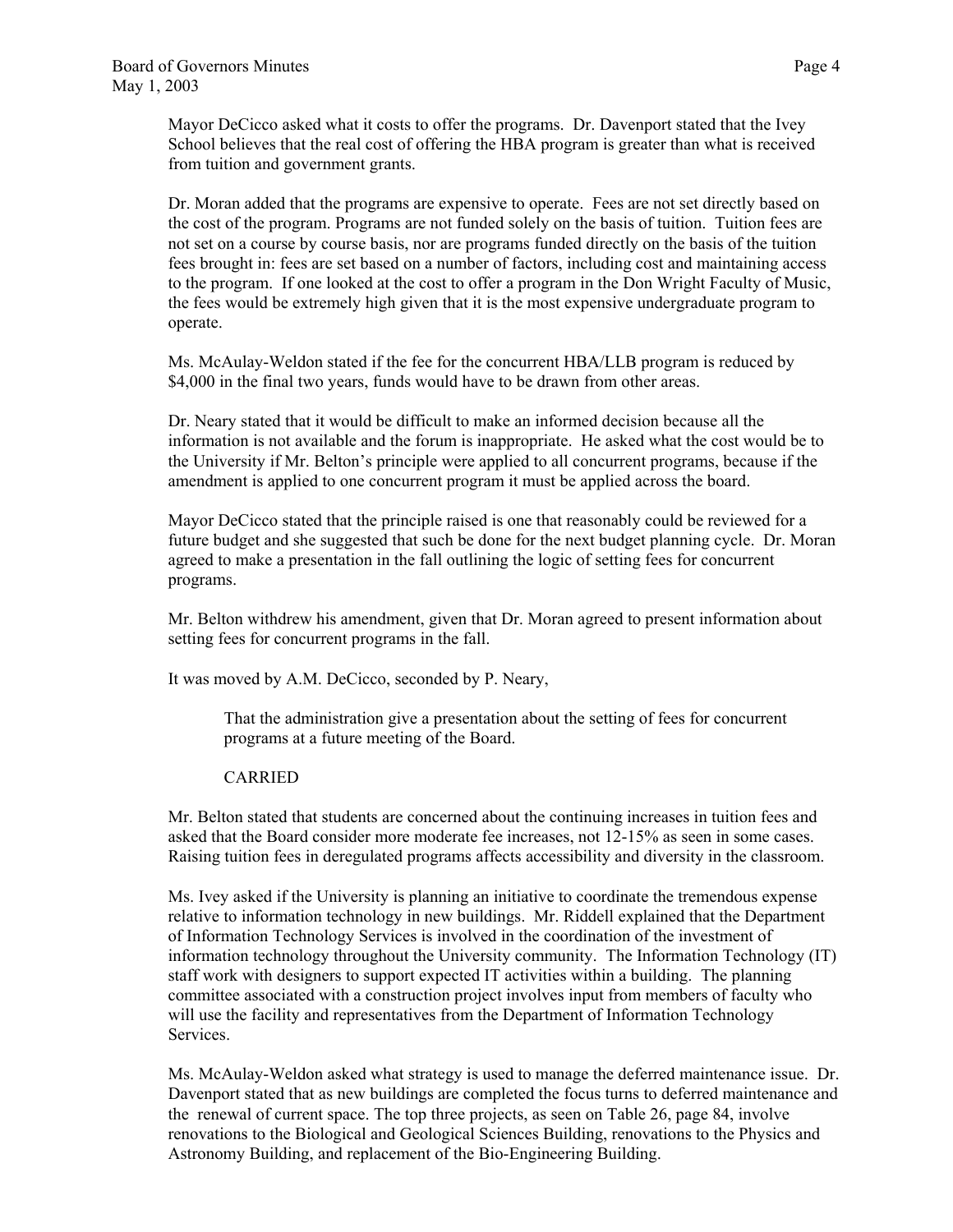The main motion was called and CARRIED.

### BG.03-49 **Student Fee Funded Units, Ancillaries, and Academic Support Units**

It was moved by G. Dybenko, seconded by S. Grindrod,

That the Board of Governors approve the 2003-04 budgets for Student Fee Funded Units, Ancillaries, and Academic Support Units, and related Activity Fee Rates, summarized in Appendix II, Annex 1.

Responding to Mr. Adams' question about parking fees, Dr. Mercer stated that it is expected that the Althouse College parking lot will meet increased demands for parking. The increase in parking rates is attributed to higher operating costs and an increase in the transfer to the operating budget.

Dr. Neary expressed his concern that the fee charged by the University Students' Council is the highest of any institution in Ontario and the Board should be aware of the costs in relation to other universities in Ontario.

The question was called and CARRIED.

### BG.03-50 **Revised Food or Drink Consumption Policy for Western Libraries**

It was moved by B. Lynch, seconded by M. Noble,

That the Board of Governors approve the revised Food or Drink Consumption Policy for Western Libraries to become effective September 1, 2003, as detailed in Appendix II, Annex 2.

CARRIED by unanimous consent

### BG.03-51 **Beryl Ivey Garden**

Mr. Riddell reported that a garden will be located in the quadrangle between University College and the Stevenson-Lawson Building which will be known as the Beryl Ivey Garden and be funded by a donation from the Ivey Foundation. The project, currently in the design stage, is expected to be completed in early fall 2003. Drawings of the proposed garden were presented at the meeting.

### BG.03-52 **Property & Finance Report Information Items**

The report of the Property & Finance Committee contained the following items of information. Details are provided in Appendix II.

- Report on Investments
- Investment Committee Membership
- Annual Report Student Financial Aid
- Report on Scholarships
- Environmental and/or Safety Incidents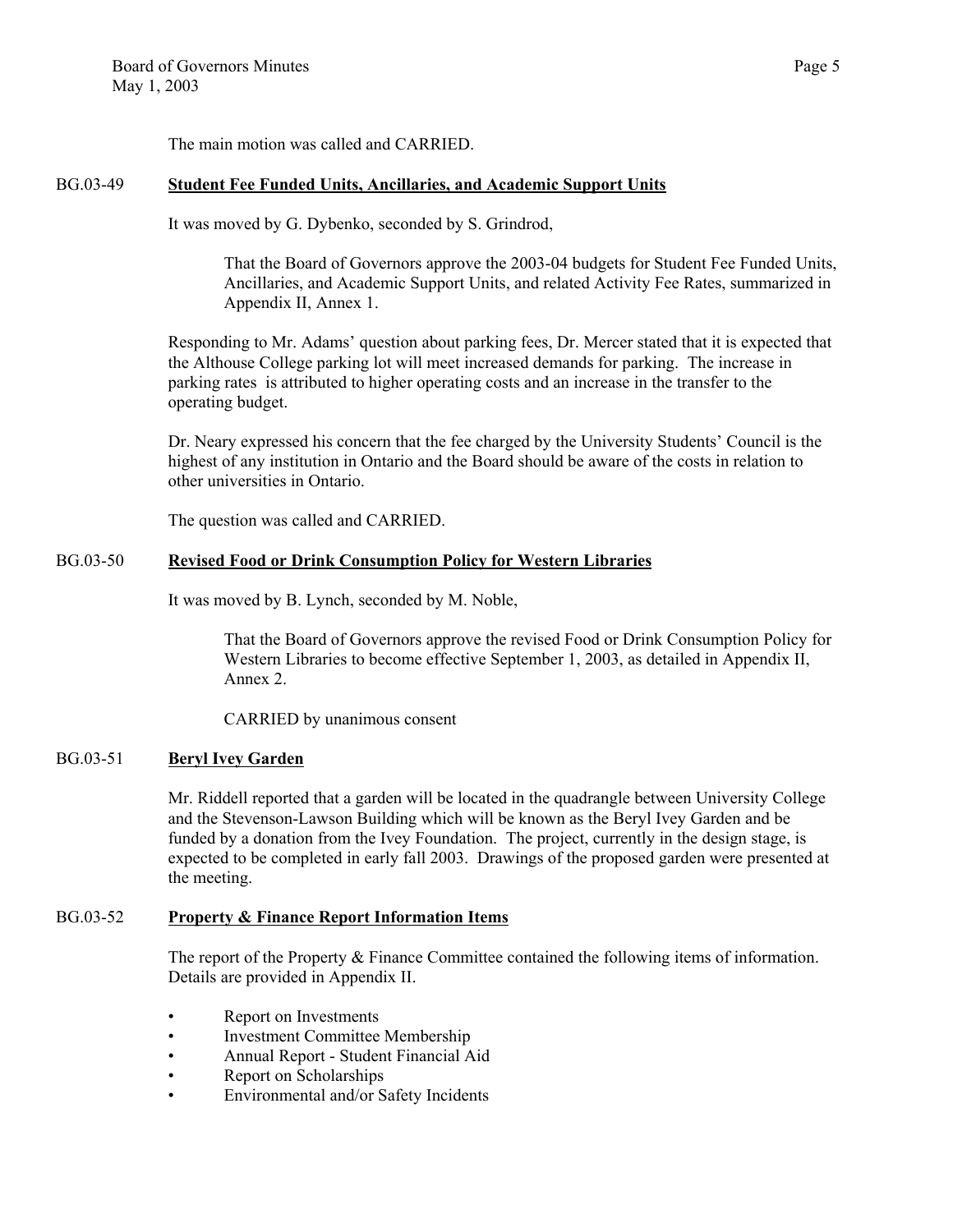#### **REPORT OF THE CAMPUS & COMMUNITY AFFAIRS COMMITTEE** [Appendix III]

#### BG.03-53 **Non-Tuition-Related Ancillary Fee Levels for 2003-04**

The Board received for information details concerning Non-Tuition Related Ancillary Fee Levels for 2003-04, contained in Appendix III, information item 1.

#### BG.03-54 **Non-Tuition-Related Ancillary Fees Proposed by Student Organizations**

BG.03-54a Fees recommended by the Society of Graduate Students

The Campus & Community Affairs Committee reported that it supported the fees recommended by the Society of Graduate Students for 2003-04 as set out in Appendix III, Annex 2, and recommended same to the Property & Finance Committee. Those fees were approved by the Board at this meeting.

#### BG.03-54b Fees recommended by the University Students' Council

Ms. Connell reported that the Campus & Community Affairs Committee could not recommend the approval of the dental plan fee proposed by the University Students' Council in light of the circumstances surrounding the referendum vote. Details regarding this issue are contained in Appendix III, page 3. Consequently CCAC recommended that the Property  $\&$  Finance Committee approve and recommend to the Board the 2003-04 University Students' Council Fees without the Dental Plan Fee, as was approved by the Board at this meeting.

### BG.03-55 **Annual Report of the University Students' Council on Activity within the University Community Centre**

The Annual Report of the University Students' Council on activity within the University Community Centre was received for information (Appendix III, Annex 1).

#### BG.03-56 **Role of the USC in Students' Social Experience at UWO**

A report on the Role of the USC in Students' Social Experience at UWO, detailed in Appendix III, Annex 7, was received for information.

### **REPORT OF THE DEVELOPMENT & FUNDRAISING COMMITTEE** [Appendix IV]

#### BG.03-57 **Third Quarter Report on Fundraising**

The third quarter report on fundraising, detailed in Appendix IV, was received for information.

### **REPORT OF THE BY-LAWS COMMITTEE** [Appendix V]

### BG.03-58 **Amendments to Special Resolution No. 3 - Banking**

Amendments to Special Resolution No. 3 - Banking, detailed in Appendix V, were received for information.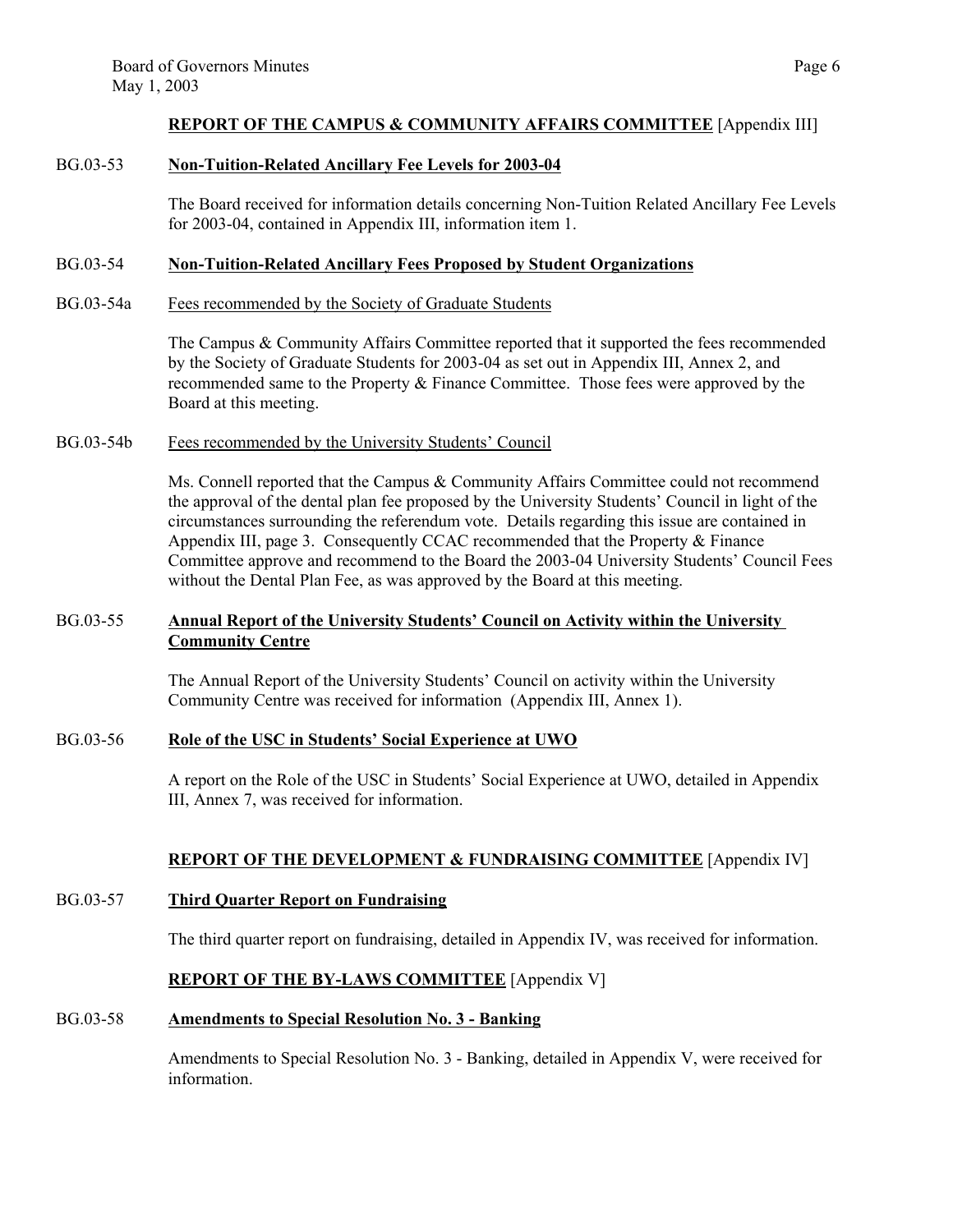### **ITEMS REFERRED BY SENATE** [Appendix VI]

#### BG.03-59 **Senate Information Items**

The report, Items Referred by Senate, contained the following items of information. Details are provided in Appendix VI.

- 2003-04 University Operating and Capital Budgets
- First-Entry Undergraduate Enrolment
- Report of the Academic Colleague on the 264<sup>th</sup> meeting of COU
- Academic Programs
- Announcements: Appointments

#### BG.03-60 **Honorary Degree Recipients - Spring Convocation 2003**

The list of honorary degree recipients who will be honored at Spring Convocation 2003 was received for information (detailed in Appendix VI, item 3).

#### BG.03-61 **Winners of The Edward G. Pleva Award for Excellence in Teaching**

The list of 2002-03 winners of The Edward G. Pleva Award for Excellence in Teaching, detailed in Appendix VI, item 4, was received for information.

### BG.03-62 **Winner of The Marilyn Robinson Award for Excellence in Teaching**

The winner of The Marilyn Robinson Award for Excellence in Teaching, listed in Appendix VI, information item 4, was received for information.

#### BG.03-63 **Annual Report on** *Making Choices*

The Annual Report on *Making Choices*, the University's strategic plan, was received for information (Appendix VI).

### BG.03-64 **SELECTED CLIPPINGS** [Appendix VII]

The Board received selected media clippings about the President (Appendix VII).

### **QUESTIONS FROM MEMBERS**

#### BG.03-65 **Tuition Fees**

Mr. Stewart asked when students might see the benefits of their continued lobbying of the provincial and federal governments for increased post-secondary funding, such as no increases in tuition fees.

Dr. Davenport acknowledged the important role students have played in encouraging public funding for universities, but advised that the administration is not yet at the point where a decision to freeze fees for one year or more would be an easy decision, given the consequences that would be evident in the classroom. A five year provincial policy allows undergraduate tuition fees to increase by 2% with 30% of the revenue generated to be set aside for financial aid. The real net increases in tuition fees corrected to CPI is decreasing. The vast majority of Western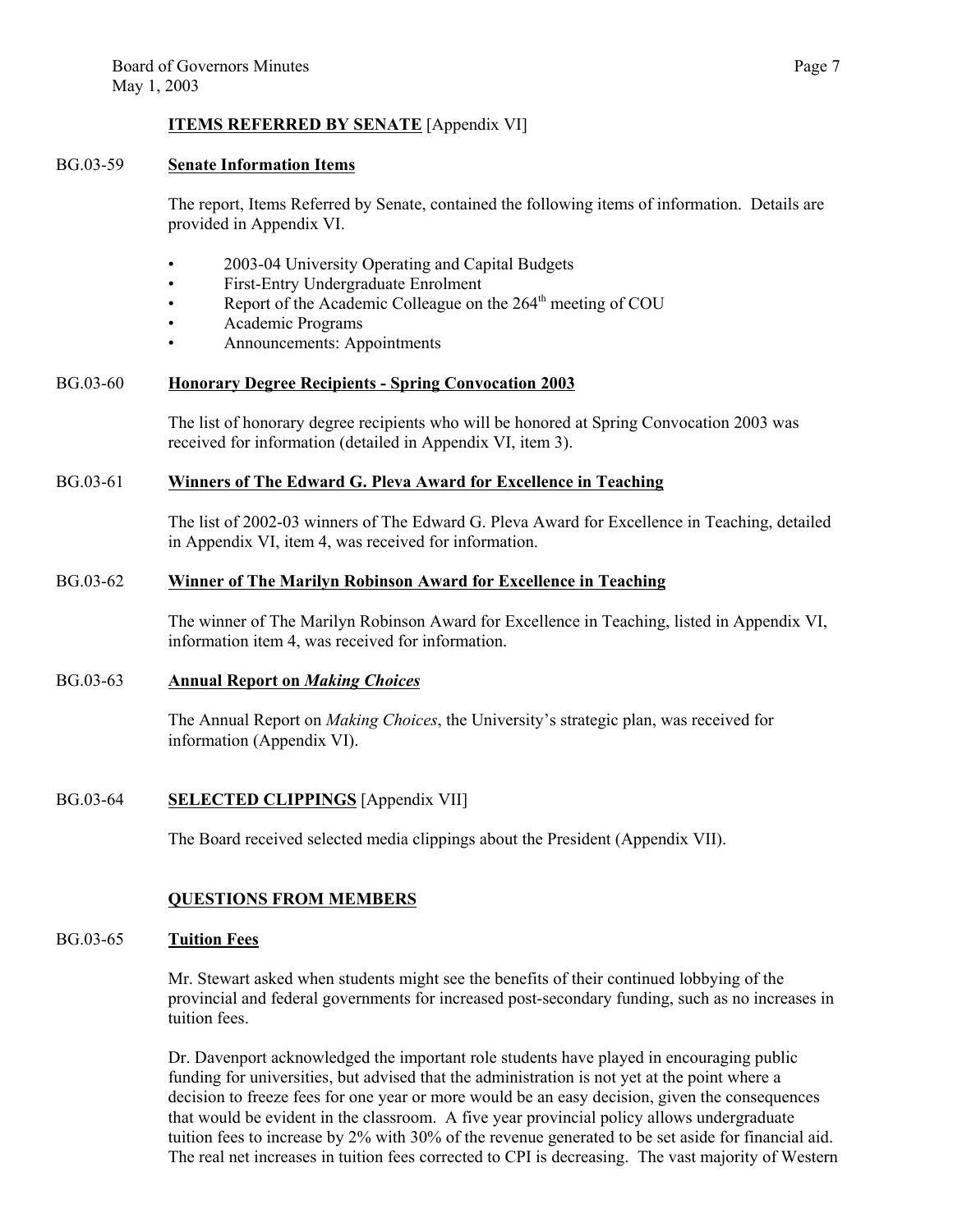students experienced a 2% increase in tuition fees, but the increase can be considerably more in deregulated programs. Senate recently debated providing longer planning horizons relative to tuition fees for deregulated programs thereby providing students entering a program in Year I with more financial information. The Provost agreed to write to each of the deans to ask them project tuition fees for several years out. The real operating revenue per FTE student is not climbing. The Board must deal with the issue of balancing tuition fee levels with the need for revenue required to ensure quality. The Board can decide to freeze tuition fees but it would not be an easy decision.

 $\mathcal{L}_\text{max}$  and the contract of the contract of the contract of the contract of the contract of the contract of the contract of the contract of the contract of the contract of the contract of the contract of the contrac

#### **ADJOURNMENT**

The meeting adjourned at 4:50 p.m.

R.G. Colcleugh J.K. Van Fleet Chair Secretary Secretary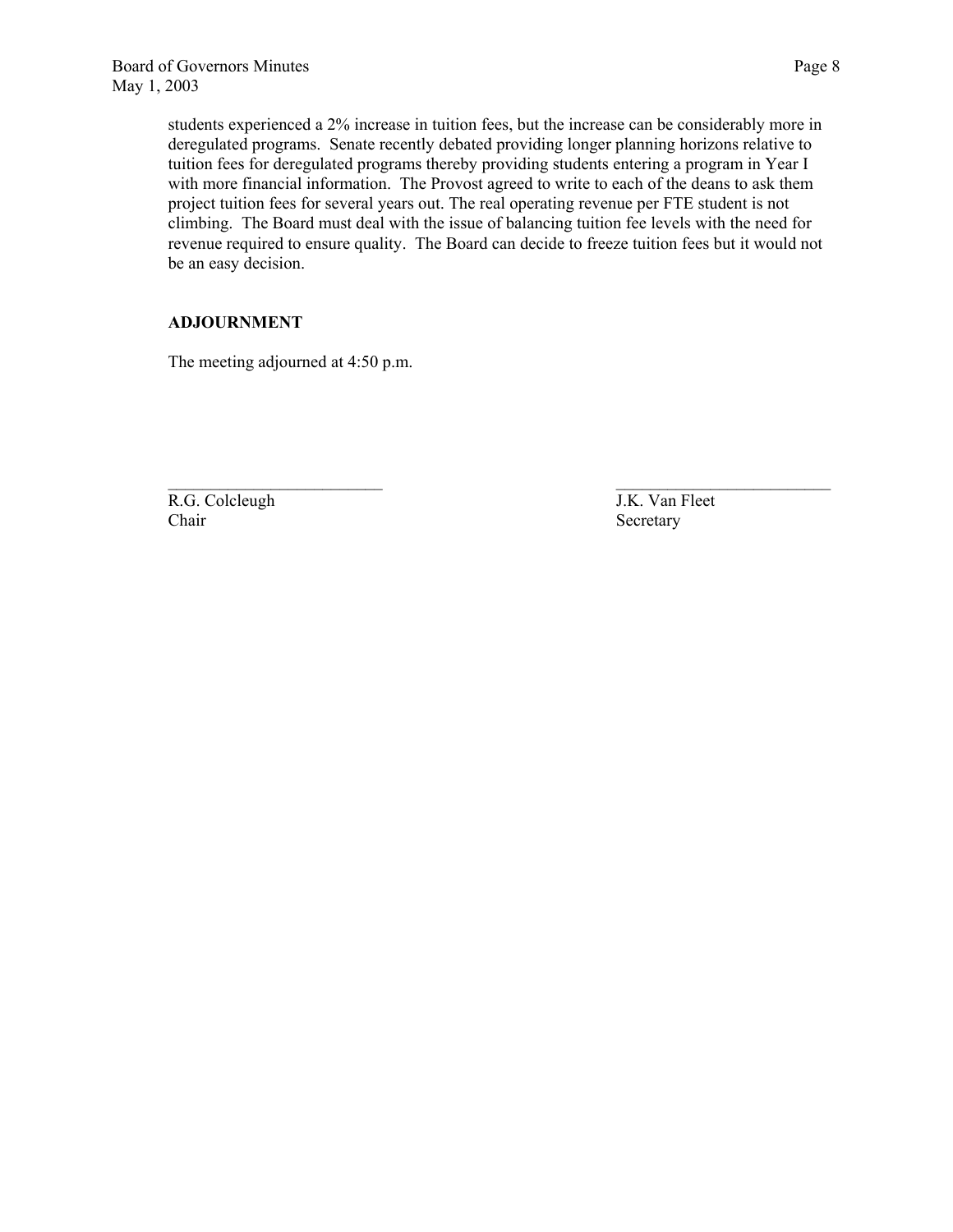

• SuperBuild Announcement

Dr. Paul Davenport May 1, 2003

### **Federal Budget** February 18, 2003

- · Increased spending on Health Care, **Environment and Social Programs**
- **Reaffirmed Federal Commitment to** Innovation and Research, Graduate Studies

 $\overline{2}$ 

# **Federal Budget**

- Indirect costs of Research
	- **S225** million annually (12.5% increase over \$200 m)

 $\mathbf{I}$ 

 $\overline{\phantom{a}}$ 

- Recognition of ongoing commitment
- Increased Funding for Granting Councils **S125** million annually, about a 10% increase
- \$500 million this year to CFI for hospital-based research support
- \$75 million to Genome Canada for health genomics
- \$16 million over two years for northern science

# **Federal Budget**

- \$60 million over two years to improve Canada Student Loan Program
- · Canada Graduate Scholarship Program
	- \$25 m in 2003-04, grows to \$105 m in 2006-07
	- 2000 Masters 1 year, \$17,500
	- 2000 PhDs 3years, \$35,000
	- 60% SSHRC, 30% NSERC, 10% CIHR

# Visit of Prime Minister to Western

- · Rt. Hon. Jean and Mrs. Aline Chrétien
- April 8, 2003, Great Hall
- Annual Meeting, AUCC
- Thanks for Federal Innovation Strategy

# Prime Minister Thanked for:

- Support of University Research
	- Indirect costs-infrastructure support
	- Canada Foundation for Innovation
	- Ganada Research Chairs
	- Increases to Granting Councils
- New Support for Students
	- Canada Student loans
	- Special Graduate Scholarships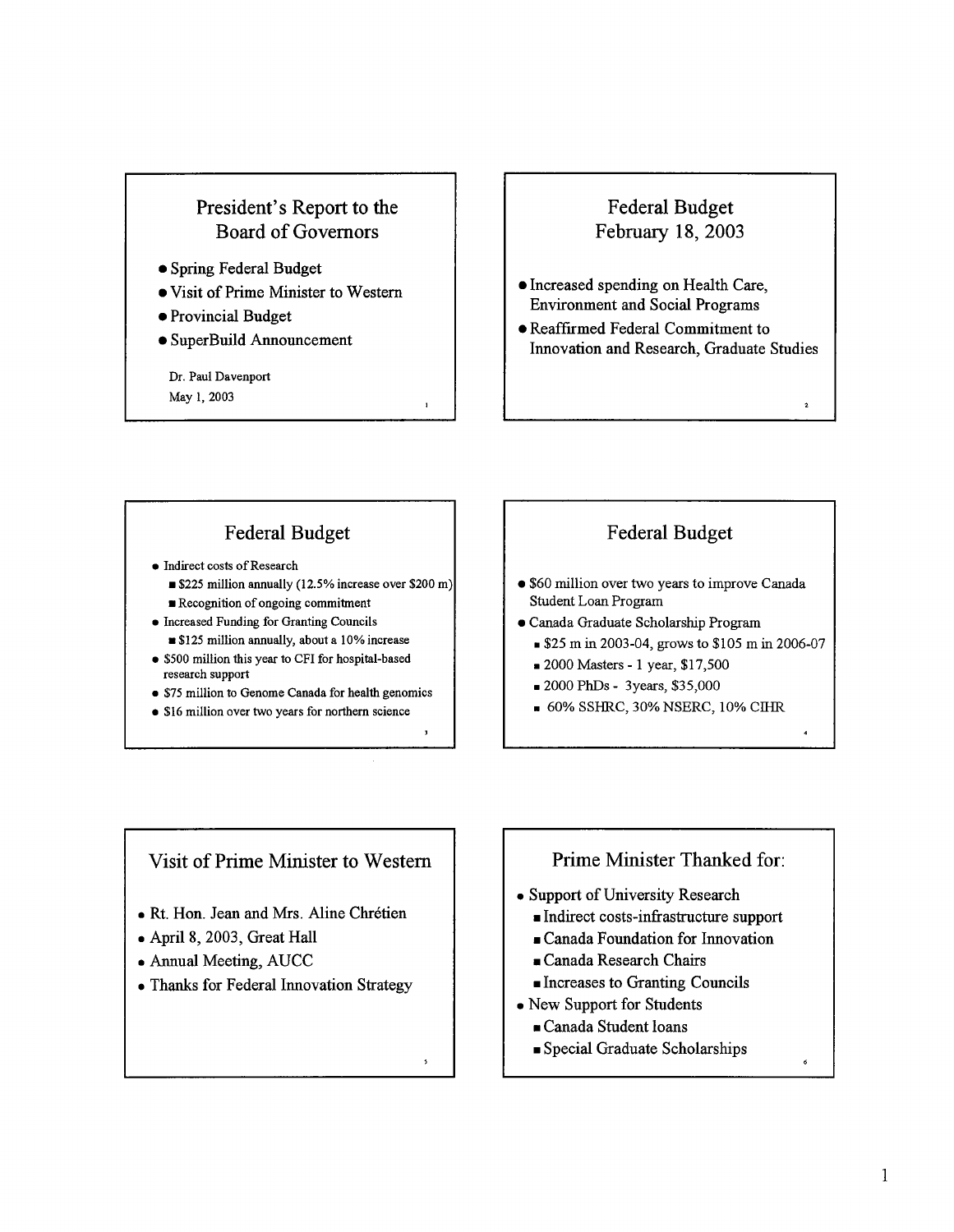# Ontario Budget, March 27, 2003

- · Quality Assurance Fund:
	- $$75$  million in 2003-04
	- To \$200 million in 2006-07
- · Phase 2, Ontario Student Opportunity Trust fund: \$400 million over 10 years.
- SuperBuild: funds to create 20,000 new student spaces.
- \$1 billion Cancer Initiative

# SuperBuild Announcement April 14, 2003

- Minister Cunningham at Fanshawe College
- Western to receive \$16 million for **Biomedical Sciences Project** 
	- Medical Sciences Building
	- Facilities for MD, Nursing, Health Sciences, Medical Sciences
	- State-of-the-art classrooms and teaching laboratories

# President's Report to the **Board of Governors**

 $\overline{\phantom{a}}$ 

 $\overline{9}$ 

- Spring Federal Budget
- Visit of Prime Minister to Western
- Provincial Budget
- SuperBuild Announcement

Dr. Paul Davenport May 1, 2003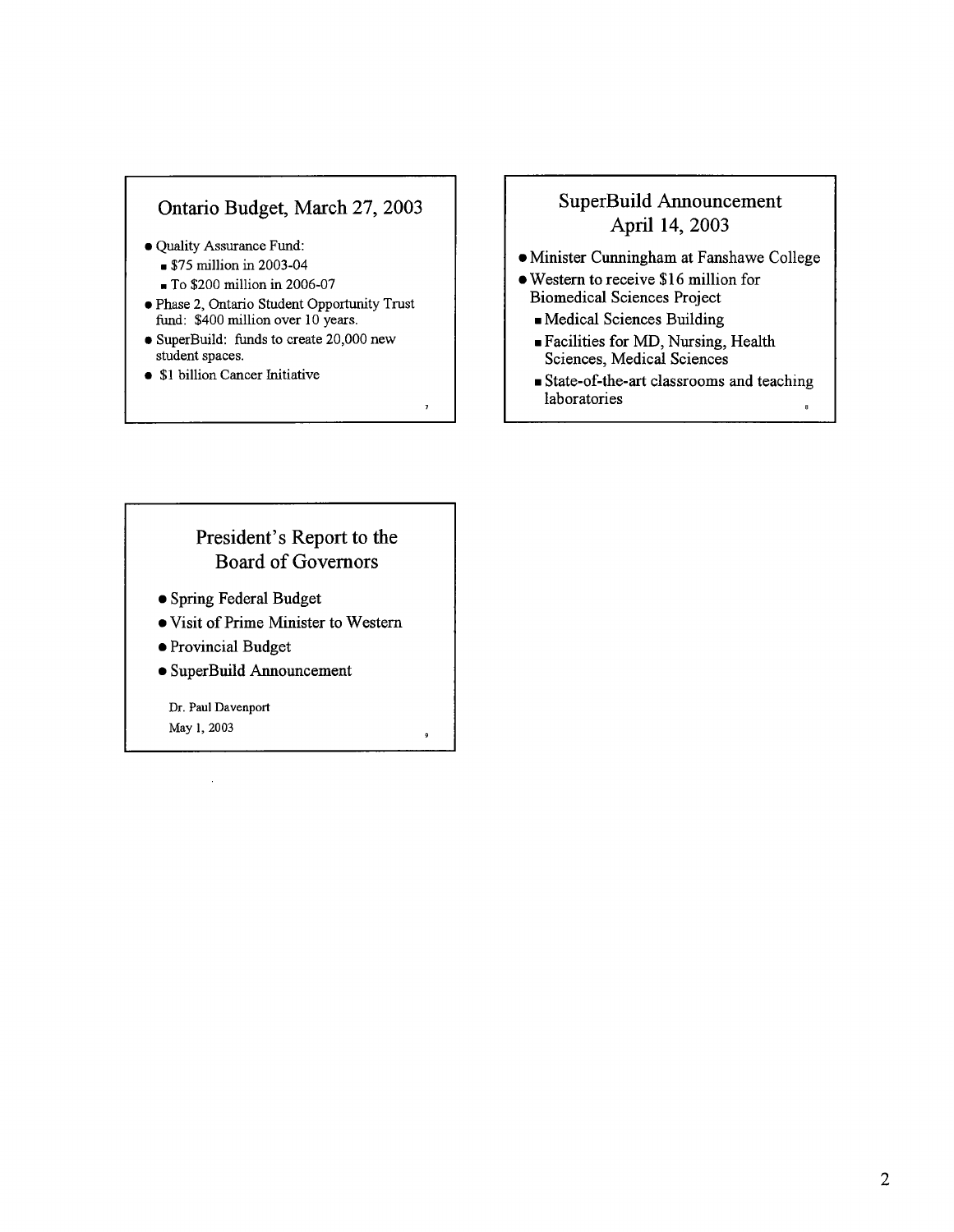# 2003-04 Operating and Capital **Budgets**

Board Meeting -- May 01, 2003

### **Presentation Outline**

- Overview of Budget Process
- Budget/Planning Context
- Four-Year Budget Outlook
- 2003-04 Operating Budget
	- Revenues
	- $-$  Expenditures
	- Operating Reserve
- 2003-04 Capital Budget

## Overview of Budget Process

- Four-year Planning Process
- Board Approves Only 2003-04 Budget and Four-year UPIF Recommendations
- Tuition Fees to Be Set Annually
- Budgets Subject to Change

2003-04 Operating Budget

# **Budget/Planning Context**

- Increased Cohort
- Graduate Enrolment Growth
- Continued Expansion of Research Activity
- Substantial Purely Inflationary Cost Increases
- Provincial Accessibility Fund
- Federal Funding of Indirect Costs of Research
- Tuition Limited to 2% in Most Programs
- Downturn in Equity Markets

# **Budget/Planning Context**

- Expenditure Commitments
	- Student Aid: 30% Set-Aside, Scholarships, **Grad Student Support**
	- Deferred Maintenance
	- Library Acquisitions
	- Costs of Teaching Additional Students: ECF, ICF
	- Research Support
	- $-$  Classroom Enhancement
	- Employee Salaries and Benefits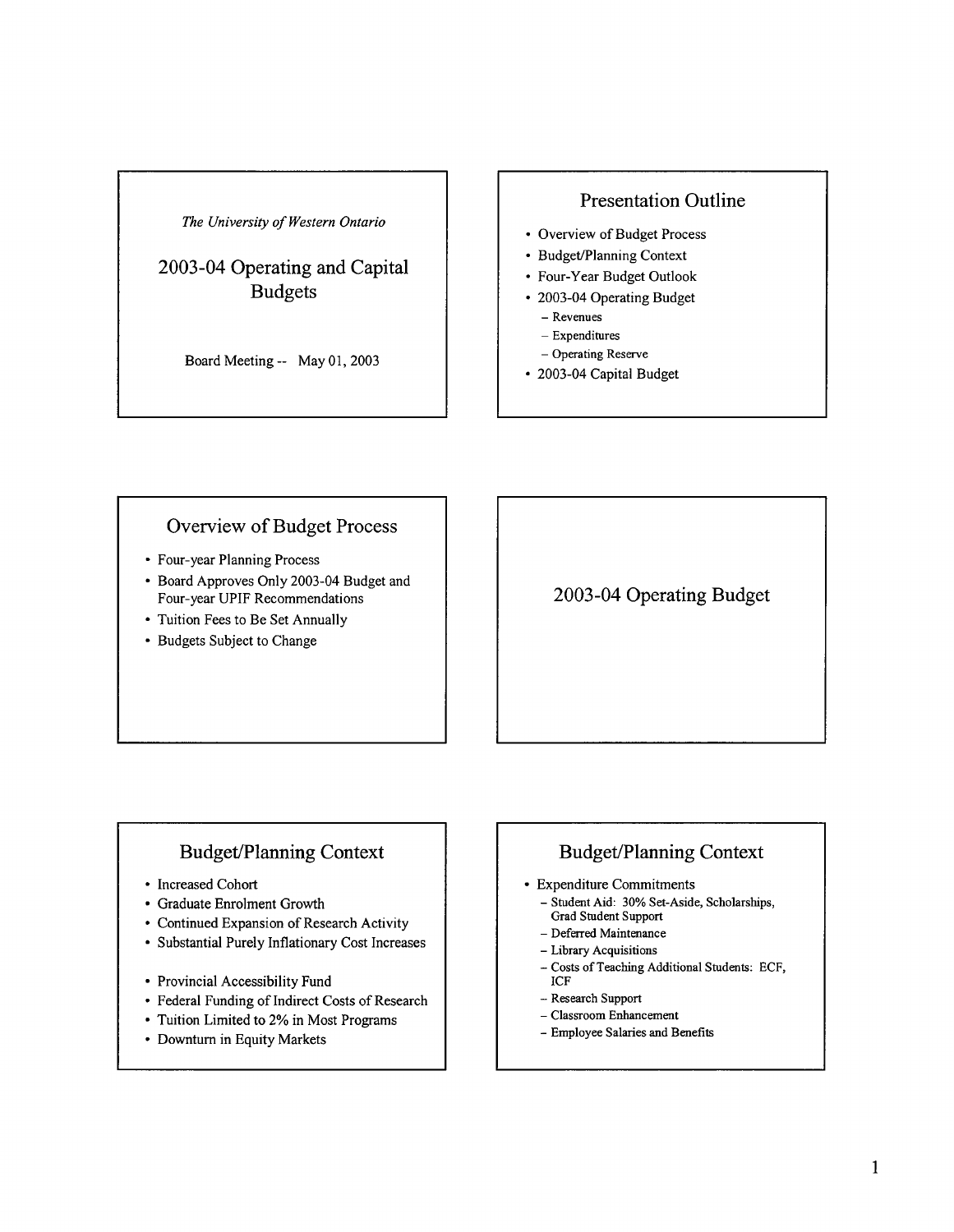### **Budget/Planning Context**

- Overall:
	- Significant increases in some Revenue Areas
	- Significant decreases in other Revenue Areas
	- Major revenue increases associated with
	- parallel increase in teaching responsibilities and related costs
	- No revenue sources allow for unavoidable inflationary costs

### A Welcome Latecomer: Provincial Quality Assurance Fund

- Promise of \$75M in 2003-04, rising to \$200M in 2006-07
- Must be confirmed in legislature
- Spending constraints, if any, unknown
- Support of educational quality of students - Faculty/staff appointments, facilities, etc
- Develop allocation plan once funds and policy confirmed - fall 2003?

### Four-Year Budget Outlook

- Major Assumptions
	- Continuation of Accessibility Fund
	- Continuation of FFICR
	- Achievement of Enrolment Plan/Targets
	- Tuition Increases Consistent with Recent Years
	- Improvement in Equity Markets
	- Provision for Employee Salaries and Benefits

### Four-Year Budget Outlook

- Operating Reserve at Board-Mandated Level at the end of Four Years, but
- Currently projected revenue/expenditure pattern leaves vulnerability in final years of plan

#### Caution

- Assumptions are Critical
- Small Variations in Assumptions can have Significant Cumulative Impact over the Four Year Planning Period

### 2003-04 Operating Revenues

- Accessibility Funding (+ \$5.8M)
- $\cdot$  FFICR  $(+$  \$6M)
- Regular Tuition Revenue (+ \$11.4M)
- Function of Enrolments and Tuition Rates
- 2% Increase in Most Programs
- Larger Increases for HBA, Dentistry, Engineering, Law, and International Students
- 15 Additional CRCs (+ \$2.6M)
- No Transfer from Investment Fund (-\$6M relative to 2001-02)

### 2003-04 Operating Expenses

#### **Support for University Priorities**

- University Priorities Investment Fund (UPIF)  $-$  First Round Recommendations Only
	- Faculties and Support Units
	- Faculty Recruitment and Retention
- Canada Research Chairs (CRCs)
- Additional Investments in Arts, Science, Social Science, and Music
- The Teaching Support Centre
- Operating Costs of New Facilities
- Expansion-related Funding for Support Units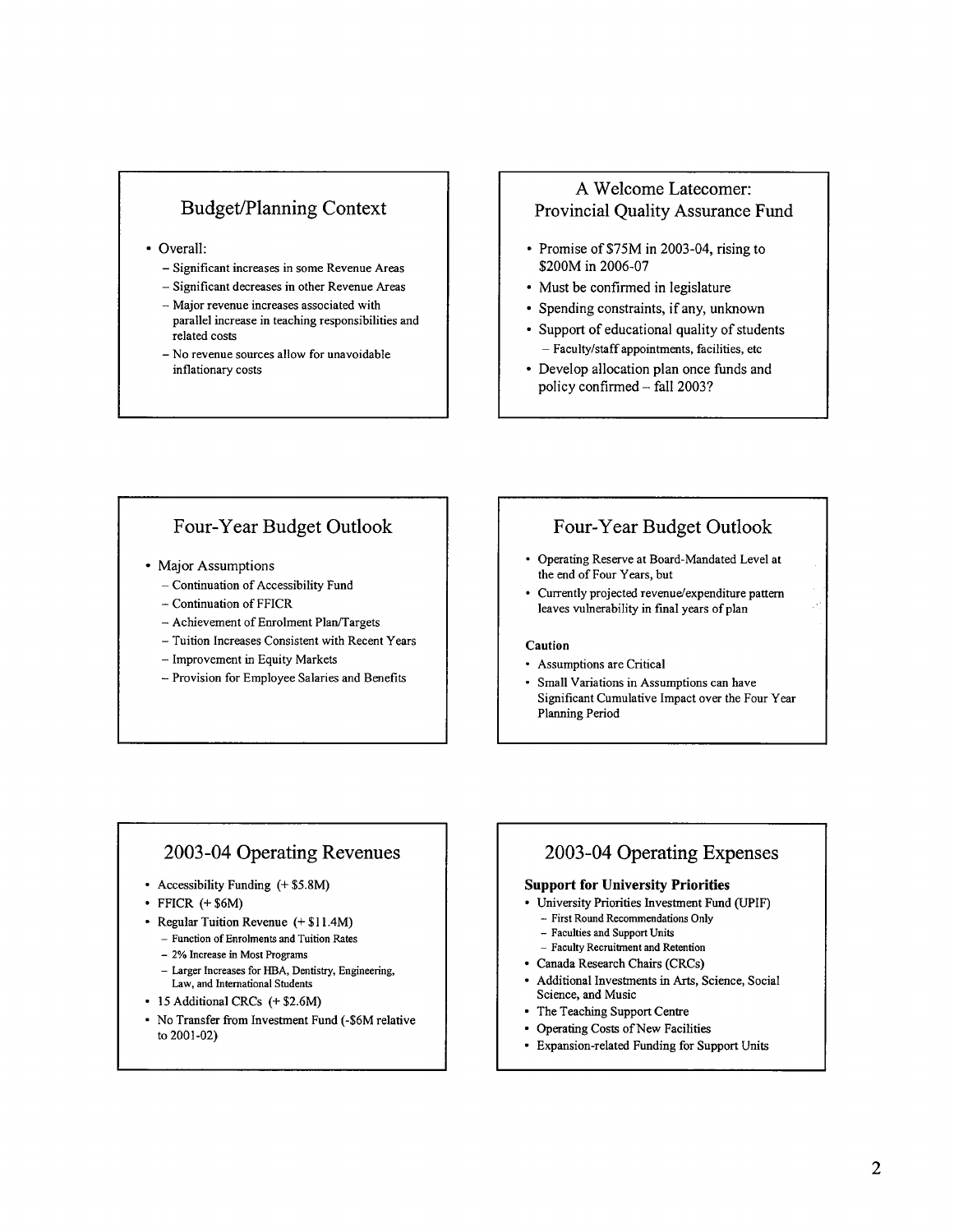### 2003-04 Operating Expenses

· Faculties (Table 6)

 $-$ UPIF

- 9 New Faculty Appointments in 2003-04
- 22 New Appointments over four years
- Special faculty recruitment and retention initiative - Additional Investments in A, S, SS, MU
- ECF. ICF. CRCs
- 
- Tuition-based Investments
- · HBA, Engineering, Law, Medicine and Dentistry - Program Expansion Funding
	- Medicine, Nursing
	-

### 2003-04 Operating Expenses

- Scholarships and Bursaries (Table 7)
	- Additional \$2.9M in Undergraduate Student **Financial Aid** 
		- \$837K More in Scholarships
	- \$1.4M More in Needs-based Support
	- Additional \$1M in Graduate Student Support
	- Overall Increase of Nearly 12% over 2002-03

### 2003-04 Operating Expenses

- Support Units (Table 8)
	- $-$  UPIF
		- 8 New Staff Appointments in 2003-04 - 17 New Appointments over four years
		- Support for Staff Development Initiatives
		- Support for Student Recruitment Initiatives
		- Funding for Teaching Support Centre
	- Operating Costs of New Facilities
	- $-$  New Expansion-related Funding
		- · Supports All Units

# 2003-04 Operating Expenses

- Corporate Expenditures (Table 9)
	- Library Acquisitions (+ \$494K)
	- $-$  Deferred Maintenance (+ \$750K)
	- $-$  CRC Transfer to SuperBuild  $(+$  \$296K)
	- Central I.T. Systems Fund (+ \$163K)
	- $-$  Insurance Costs (+ \$280K)
	- Employee Benefits (+\$1.3M)

### 2003-04 Operating Expenses

- One-time Expenditures (Table 10)
	- Support for Facilities in Engineering and Dentistry
	- Focus on Support Units
		- · Campaign Western
		- Upgrade to PeopleSoft 8
		- Research Support
		- Faculty Recruitment
		- · GU Computer Labs

### **Summary of Operating Budget**

- Table 11
- Provision for Cost Fluctuations
- Planned "Underspending" in 2003-04
- Part of 4-Year Budget Plan
- Operating Reserve Projected to be at \$7M in 2003-04
	- Again, Part of 4-Year Budget Plan
- Four-Year Budget Plan will see Operating Reserve Decline to \$2.6M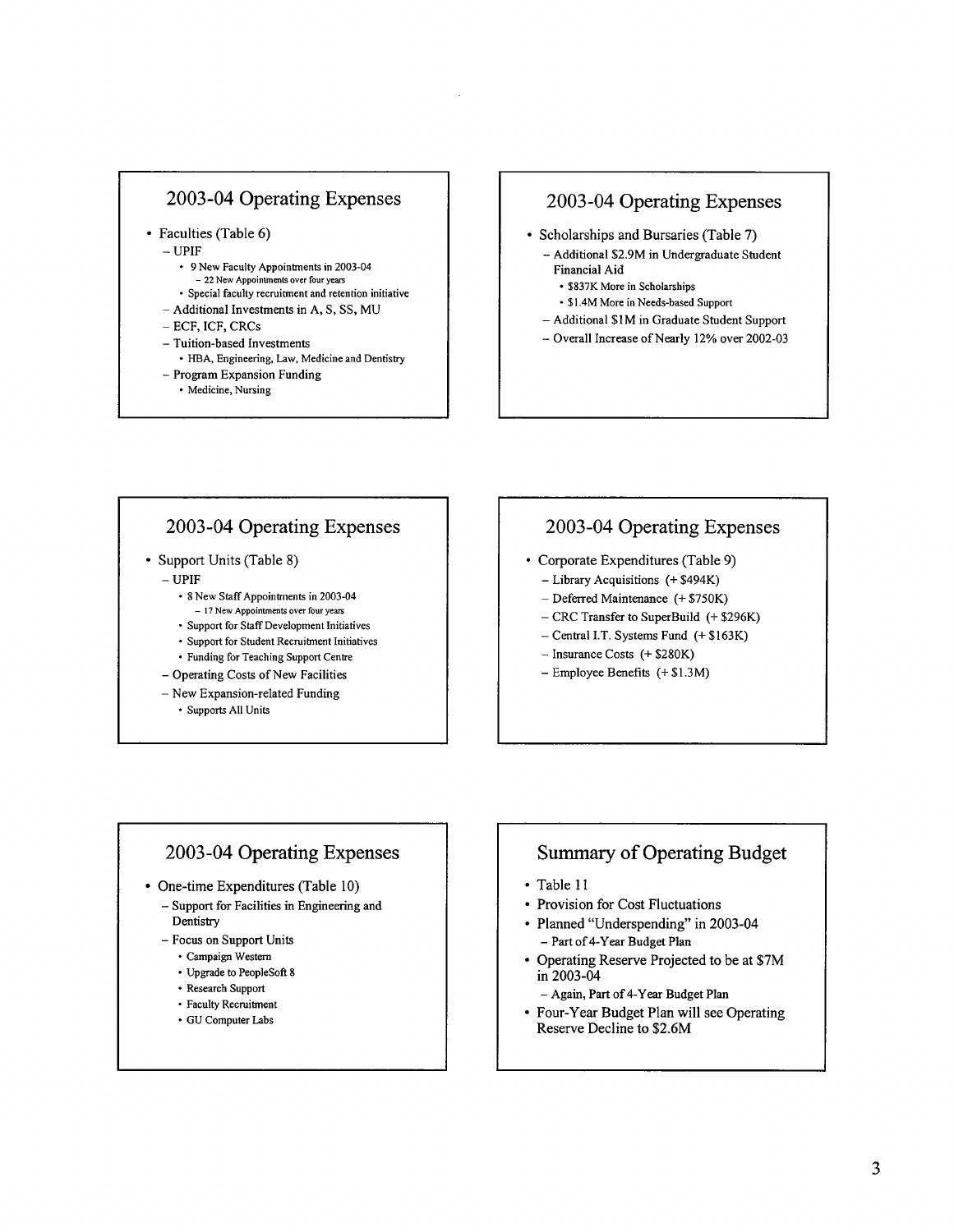



# Remainder of Four-Year Planning Cycle

- Annual Updates in Each of Next 3Years
	- Update of Overall University Revenues and Expenses
	- Progress Reports on Unit-Specific Academic/Operational Plans
	- Unit Budget Updates
	- Further UPIF Recommendations

# 2003-04 Capital Budget

# Capital Budget

- Focus on Facilities Expansion and Major Deferred Maintenance
	- New SuperBuild Facilities
	- $-$  Innovarium
	- Weldon Library Expansion
	- New Residence
	- New Daycare Facility
	- Medical Sciences Building Renovations

# Capital Budget

- Other Academic Projects
	- GU Classroom Upgrades
		- General Improvements and Technology Upgrades
	- Upgrades to the University Backbone/Network
	- Upgrades within the Libraries • To Accommodate the Teaching Support Centre - Research Facilities in Physics and Astronomy
- **Bldg**, Engineering Building • Numerous Other Deferred Maintenance Projects